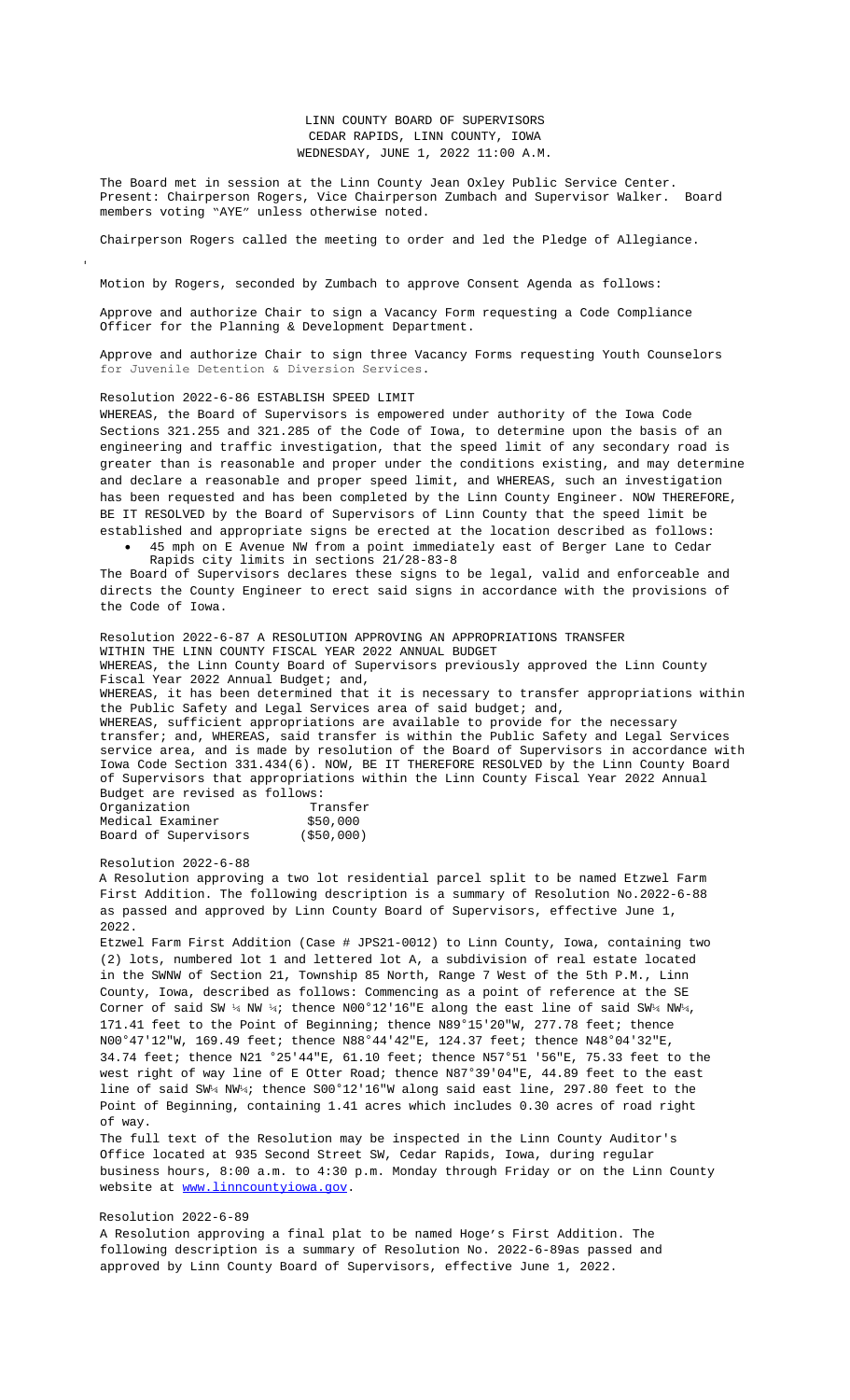feet; filling set is as we feet feet to the east right of way fille of said County Road; Thence N01'00'45"W 191.06 feet along the east right of way of said County Road; Thence S88'59' 15"W 20.00 feet along the east right of way of said County Road; Thence N01'00'45''W 100.00 feet along the east right of way of said County Road; Thence N88'59' 15"E 10.00 feet along the east right of way of said County Road; Thence NO 1 '00' 45"W 104.31 feet along the east right of way line of said County Rood to the point of beginning. Containing 3.53 acres and subject to easements and restrictions of record. For the purpose of this description the west line of the SW  $\frac{3}{4}$  of said Section 5 is assumed to bear S01'00'45"E.

The full text of the Resolution may be inspected in the Linn County Auditor's Office located at 935 Second Street SW, Cedar Rapids, Iowa, during regular business hours, 8:00 a.m. to 4:30 p.m. Monday through Friday or on the Linn County website at www.linncountyiowa.gov.

Approve annual elevator maintenance invoice with Schumacher Elevator Company effective July 1, 2022, through June 30, 2023, in the amount of \$45,243.06

Approve and authorize Chair to sign Law Enforcement Services contracts for law enforcement protection provided by the Linn County Sheriff's Office at a rate of \$39 per hour for the period of July 1, 2022 through June 30, 2023 for the cities as follows: Alburnett--43 hours/month, Bertram--6 hours/week, Center Point--21 hours/week, Central City--21 hours/week, Coggon--40 hours/month, Ely--25 hours/week, Fairfax--18 hours/week, Palo—87 hours/month, Prairieburg--9 hours/month, Springville-- 80 hours/month, Walford--20 hours/week, Walker--14 hours/week.

Approve and authorize Chair to sign Change Order Number 1, Revised for the Wanatee Park Maintenance Building Office Addition Project increasing the contract sum by \$5,017.00 to \$140,617.00

Approve purchase order #PO306 to Rolascreen for 6 rolling screen panels at the Mental Health Access Center in the amount of \$14,022.30.

Approve Cigarette Permit for Casey's Store #2789 located at 888 Vernon Valley Dr. SE, [noting all conditions h](http://www.linncountyiowa.gov)ave been met.

Approve Application for Display Fireworks Permit [for Jared Morris to conduct](Documents/6-1%20Schumacher%20Elevator%20Invoice.pdf) a display at 229 Abbotsford Rd. on July 9, 2022, noting all conditions have been met.

Motion by Rogers, seconded by Zumba[ch to approve minutes of May 31, 20](Documents/6-1%20Law%20Enforcement%20Services%20(13).pdf)22 as printed.

Motion by Rogers, seconded by Walker to approve Claims for AP checks #71007161 - #71007274 in the amt. of \$245,560.37 and AP ACH in the amt. of \$1,914,550.24 for a total of \$2,160,110.61.

Sonia Evans, Budget & Finance, presented an amendment #1 to the subaward agreement between Linn County and Willis Dady Homeless Services to provide On-Site Mental Health Care for Individuals Experiencing Homelessness at Willis Da[dy Homeless Services.](Documents/6-1%20Change%20Order%20No.%201%20Revised%20Loecke%20Building%20Services%20Wanatee%20Park%20Maintenance%20Building%20Office%20Addition.pdf)

Motion by Rogers, seconded by Walker to approve an amendment #1 to the subaward agreement between Linn County and Willis Dady Homeless Services to provide On-Site Mental Health Care for Individuals Experiencing Homelessness at Willis Dady Homeless Services.

Adjournment at 11:03 a.m.

Respectfully submitted,

JOEL D. MILLER, Linn County Auditor By: Rebecca Shoop, Deputy Auditor

Approved by: